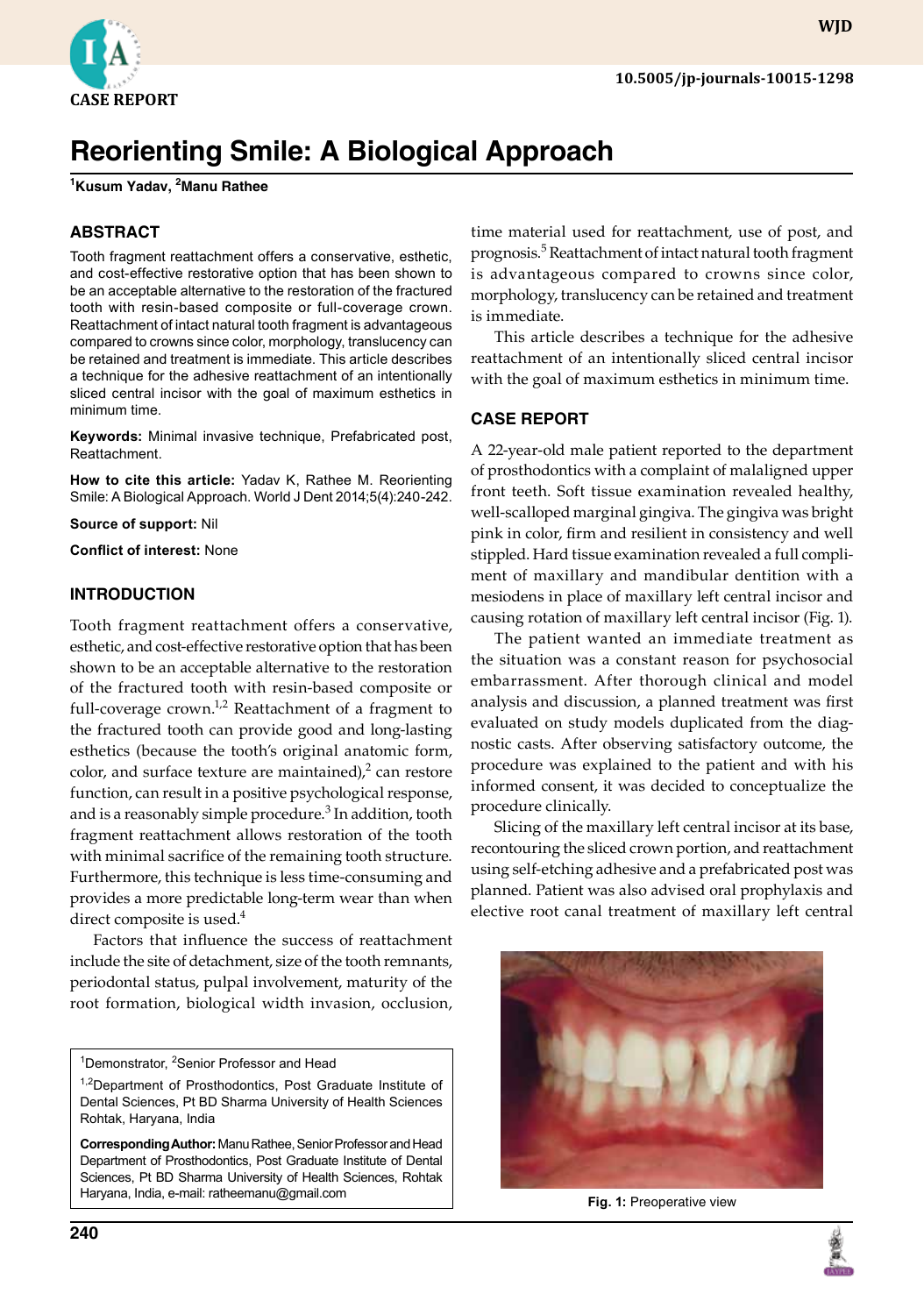*Reorienting Smile: A Biological Approach*



Figs 2A to C: (A) Slicing of the tooth at its cervical third, (B) labial view of sliced crown and (C) palatal view of sliced crown





incisor. For the mesiodens, recontouring and composite build-up was planned.

# **Clinical Procedure**

A single sitting elective root canal treatment was done in maxillary left central incisor. After 2 days, the patient was recalled and the tooth was reported to be asymptomatic. The tooth was sliced at its cervical third level (Figs 2A toC). Post-space was prepared both on the sliced coronal portion of the tooth and the remaining tooth (Fig. 3). Post space of 10 mm was prepared in the tooth, leaving behind 4 mm of gutta-percha. The resected crown was



**Fig. 3:** Postspace **Fig. 4:** Prefabricated post in place



**Fig. 5:** Postoperative view **Fig. 6:** Postoperative view showing the recontoured mesiodens

also prepared 2 mm for receiving the post. The sliced crown part was kept in normal saline. A 10 mm length prefabricated post (Nordin Screw Post, Harald Nordin Switzerland) was selected and luted with glass ionomer cement (GC Gold Label 1,GC Fuji) (Fig. 4). The sliced crown and base of the tooth were etched and were bonded with composite resin (Filtek<sup>TM</sup> Supreme Ultra Universal Dental Restorative,3M ESPE) after shade selection followed by finishing and polishing (Fig. 5).

After 2 days, the patient was recalled and the tooth was evaluated and was found in excellent condition. The mesiodens was minimally prepared, etched and after